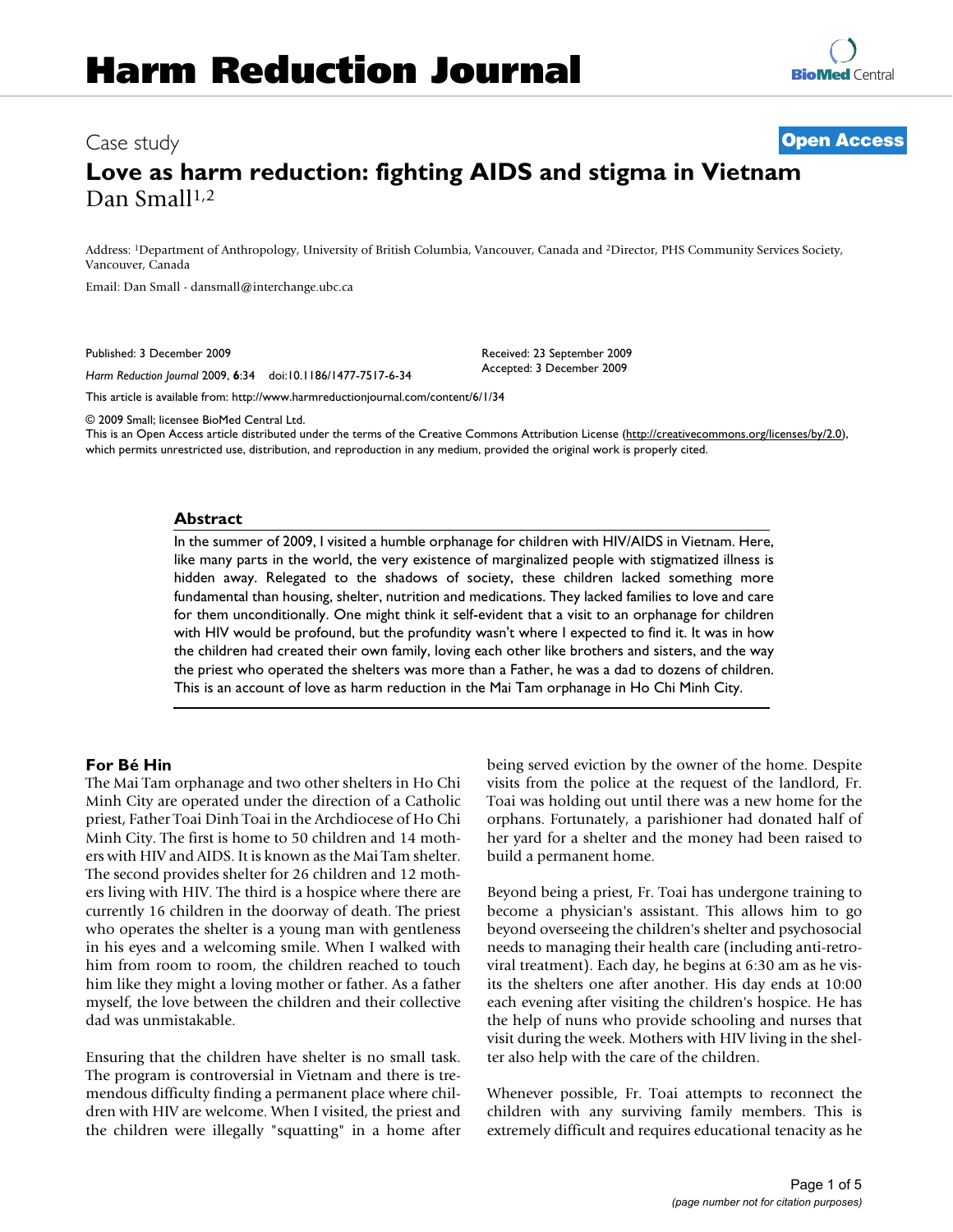works to overcome stigma, fear and lack of knowledge about HIV. He also tries to reintegrate them into mainstream society. This is an enormous challenge given that children with HIV are not even welcome in schools in Ho Chi Minh City. As the school year began in 2009, parents of unaffected children forced officials, who willingly complied, to expel all children living with HIV. The newspapers carried photographs of children with HIV, with tears streaming down their cheeks, ashamedly exiting the schools on the first day of class[1,2].

The priest told me that one of the girls he was trying to integrate into a mainstream school asked him a penetrating question one day: "how come you teach me not to lie, but you tell me to lie at school?" He had instructed her to avoid telling other children that she has HIV when she has to take her antiretroviral medications (ARVs). Instead, he had suggested that she say that she has a heart problem. Clearly, the priest understood that the children do not live in the black and white world of the Ten Commandments.

My impression upon seeing dozens of children in the crowded shelter was a mixture of sadness and rage. My sadness had the same roots as my ire at how we had failed these children. We had failed to put in place the necessary healthcare and social conditions to protect them from contracting HIV. Here these children were, and still are, sequestered from streets of Ho Chi Minh City where their pain might otherwise be publicly acknowledged. They had arrived at the orphanage with the death of their parents or they had been abandoned, deserted and left at the doorstep. Without this modest shelter, they would lack of the basic sustenance necessary to give them the slightest chance at health. But there was something deeply inspiring about this shelter from the cold world.

#### **Life at Mai Tam**

At the shelter, the children appeared, for the most part, to be happy. They were drawn to the young priest as though he were their paternal father. I watched as a little one, withered with his illness and as of yet unresponsive to treatment, 7 years old and no more than 30 pounds, weakly reached up from the floor where he sat to touch the Father's hand. The father attentively caressed his little wrist and held onto his little arm with love (see Figure 1). He introduced each child and told his or her story. The young ones signaled their desire to be picked up and held by him by lifting their little arms in the air as he drew near. When he first began speaking, one little boy of about 11 months of age crawled over to the father and tugged at his leg. The Father bent down and picked him up and held him like his own son. One of the young mothers with HIV who live and help in the orphanage reached to hold the baby so that the priest could continue his tour. The little boy clung and protested with big wet tears and cried out



**Figure 1 The Embrace**. A photograph of a loving embrace between a father and son.

for the priest when the young mother took him. It reminded me of my own son at home in Canada, the same age, desperately reaching for me whenever I walk into the room.

The youngest children were in a playroom at naptime when I arrived. They slept on the floor in a room while two young women from the shelter watched over them. There is only one bathroom, with a single shower hose and a bucket, which is used to bath the children. They have donated formula, anti-retroviral HIV medication and some toys. Each child has their own face cloth with their name written on it hanging on a drying rack in the room. The environment, though sparse, appeared to be infused with love, caring and kindness. This love seemed, to me, to be the core ingredient in the healthcare and housing of these children. Without it, I'm convinced; they wouldn't stand a chance to be on the threshold of a successful life.

The youngest child was a small baby of only a few months who was unable to hold her own bottle. She was abandoned in the hospital and was too little to hold her own bottle so one was propped in her mouth. As I looked at her in her small crib, she looked at my face and followed me with her eyes. As one of the young boys began to cry, Fr. Toai walked over to him and asked why he was sad. The little boy told him that another boy had taken his toy. The priest went over to the other child and softly asked for the toy to be given back. The little boy handed the toy to the father and he returned it. The sad boy immediately stopped crying. His "dad" had set the situation right.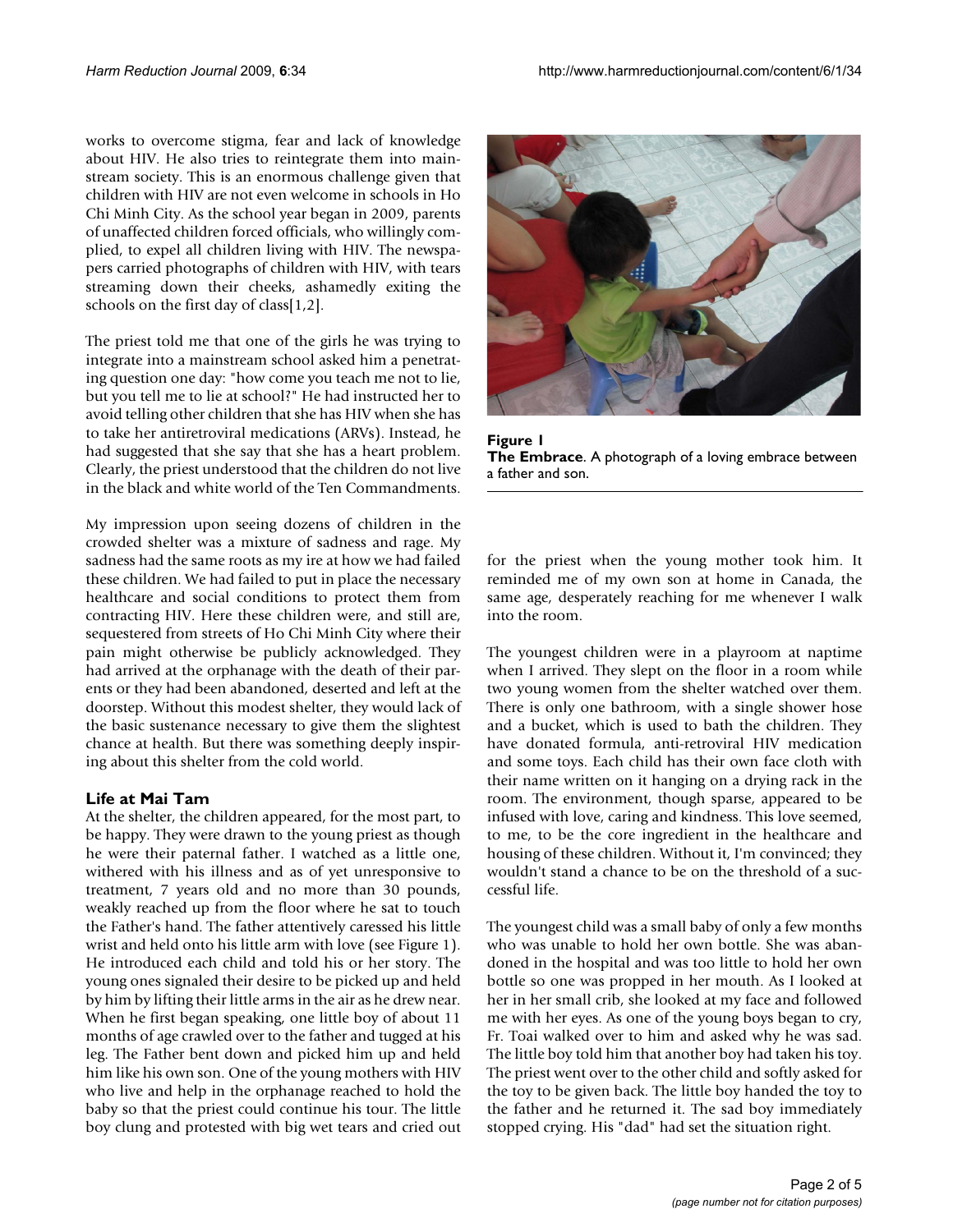#### **Children teaching kindness**

One of the things that was most profound to me was the fact that the children had so much to teach about kindness. It was a kindness that had not been given to them from the wider world from where they had been expelled. As a case in point, a young girl, of about 6 years of age, carried the children around the room, took them from the priest to help him. She would then sit down with them on her lap and stroke their hair and kiss them. One little boy, about 13 months old, provided a lesson in sharing. He was sitting holding his infant bottle and trying to feed another child of the same age. The other child did not want to eat but the little caregiver was persistent. Finally, the little boy took some of the milk: one little baby feeding another. The recipient of the bottle eventually pushed the bottle out of his mouth. The caregiver persistently attempted to feed his little friend again, about 3-dozen tries, each time saying "Uh Uh, *pause*, Uh Uh, *pause*, Uh Uh". The little recipient began to cry and the nurturer stroked his head and consoled him in Vietnamese. Here, were two infants, not yet walking, sharing their scarce food and taking care of each other. When I commented on this, the priest said that the young children had not yet been exposed to the wider world and, as such, have not met people who are so concerned about meeting their own needs. Like brothers and sisters, they had created the love and family none of them had outside the orphanage.

But, despite the lesson they taught about kindness and acceptance, they still have to share the finite amount of parental love available through the father, the nuns and ill mothers. They appeared to me to crave human contact and more than once I felt one of the children brush against my leg and tug on my pant leg to be picked up. When I photographed them, they ran to me to see the digital image. One child, the priest sadly showed us, is isolated because he has tuberculosis. He has to spend all his days and nights, alone, in a single room behind glass windows. I wished that prospective parents would open their hearts a little wider and adopt children with HIV. But, as a rule, they don't.

One of the young children, a boy of about 2 years of age, it turned out, in the fullness of time, was not HIV positive. The priest reported that a Canadian couple attempted to adopt him but have given up after the process appeared too difficult. I asked the Priest if adoption would be ultimately completed: he stated "No, not this time". The little boy slept, without a pillow, on his side on the floor. Earlier a five-year-old girl had held him on her lap and picked him up so that his head was on her shoulder. He proved a little too heavy, while sleeping, and, as a result, his head would roll back and his light hair would hang downwards.

### **A powerful history of stigma**

The stigma against HIV in Vietnam is powerful. The owner of the home where the majority of orphans lived when I visited wanted the house back. The owner had evicted them despite the fact that they did not have another home where they could live. The Priest has had to raise \$200,000 US to obtain a new home: \$100,000 for land and another \$100,000 for the building. No one would rent them a home because of the stigma of AIDS. Following an update in his homily to his congregation regarding the status of the orphanage, a parishioner, donated half of her lot, with her house still beside it, for the orphanage. As a result of this kindness, the Priest had half of the \$200,000 for the new home. Through donations over the years, he was getting closer to the mark. In 2009, he traveled to the U.S. for two weeks to try "raise money". When I asked how he raised money (imagining proposals, pamphlets and PowerPoint presentations) he responded: "I begged in front of churches, like a beggar". He raised \$35,000 US asking for help in front of Catholic Churches in Boston.

When I saw all the caring that centred on the work of this one priest, I began to worry about what might happen if he left or became weary. Already knowing the answer, I asked him directly whether there was a succession plan. He told me the answer I expected: there is no one to replace him. I asked how he looked after himself and he said: "that's a very good question". He then told me that he learns so much from the children about kindness and that the children provide him with nourishment that gives him strength.

In the 19th century, people living with leprosy in the Hawaiian Islands were banished to Kalaupapa, an isolated settlement at the top of a steep cliff, in an isolated region in Molokai. At that time, the government offered a bounty for people who turned in lepers and, once discovered, they were sequestered from the wider society because of fear of their condition. Given that relocation was permanent, family members without leprosy often accompanied their loved ones and lived at the leper colony. Over its history, thousands people were exiled there and the population of lepers ranged from several hundred at any time to its most populous of 1,213 in 1890. Approximately 8000 are buried there today[3].

Joseph De Veuster travelled to the Hawaiian islands in 1863 where he was to spend the next 16 years, the remainder of his life, as priest, baker, farmer, physician and carpenter to those stricken with leprosy[4]. He was 33 years old at the time, and after he adopted the name Father Damien upon his ordination in 1864, he volunteered to permanently live amongst the lepers. He, himself, contracted leprosy and died of complications related to the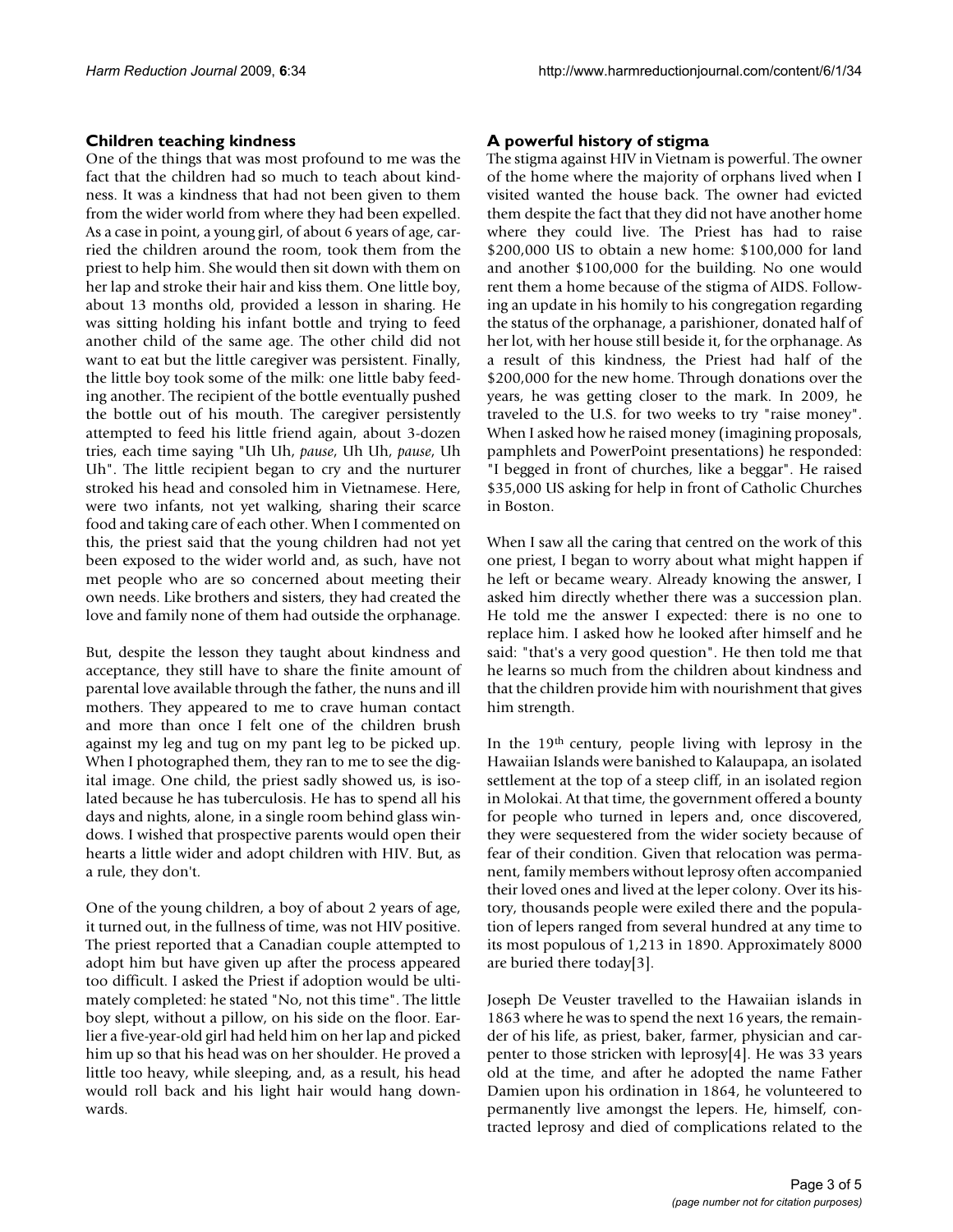disease on 15 April 1889[3]. He was beatified on 4 June 1995[5]. Today, his memory is also evoked in reference to those people living with AIDS who, like lepers, are feared and stigmatized.

Fr. Toai reminded me of the legend of Fr. Damien caring for the lepers of Molokai. Many healthcare issues, like leprosy or AIDS, exist at a busy intersection of cultural values. In Canada, people with leprosy were quarantined on D'Arcy Island and Bentinck Island in British Columbia between 1894 and 1924 where they were given only the barest of necessities: food and coffins[6]. The afflicted were exiled and left to die on these islands without healthcare despite the fact that leprosy was not acutely contagious. There was also an element of ethnocentrism in that only lepers of Chinese origin received this fate whereas Euro-Canadian lepers, in contrast, enjoyed healthcare services from the nuns of the Hospitalières de Saint-Joseph based in New Brunswick and Quebec [7-9].

Similar to people who are dependent on illicit drugs and those with HIV today, the lepers were often blamed for their disease. They were believed to have brought their disease upon themselves because of morally wrong behaviour. Of course, children with HIV, like persons with leprosy, did not bring this disease upon themselves and their suffering was not self-induced. Fr. Toai is ministering in an isolated community with people who have been expelled and who are considered "not quite" human. Like Fr. Damien, out of necessity, he is creating a parallel world, constructed out of love, with shelter, nutrition, healthcare, education and acceptance.

What's more, the places where more resources exist are not easily available to these children by reason of the stigma associated with their condition. And so, they are also sequestered to their home country. They cannot be easily adopted and brought to places with more universally available resources like my home country Canada by reason of their illness. They are, by sad default, treated as though they are not economically viable, only partially human and therefore unworthy of immigration. Such an application for adoption and immigration would likely be rejected out of hand to protect the taxpayer and public purse from the cost of treating their illness. We will all be broken by serious illness eventually; everyone's body will one day cease to operate. Despite the barriers of stigma, these children may live for decades with sufficient nutrition, shelter, anti-retroviral medications and love. But, regardless, they are considered social lepers.

## **Love and kindness: the common thread of caring for others**

At the entrance to the orphanage, there was a cabinet with medications for the children: antibiotics and anti-retrovirals provided by USAID. Above the cabinet there were little urns holding the ashes of the children who had died. Beside each urn was the favorite toy of each child who had succumbed to AIDS: a teddy bear, a toy car. They were like little shrines to the young lives of the children who had lived with their brothers and sisters in their orphan family (see Figure 2).

Many of the orphaned children had parents who contracted HIV through injection drug use. If peeled down to their very core, all approaches to drug dependence: treatment, prevention, harm reduction, treatment and enforcement approaches to drug dependence share a common humanistic element. The healthcare practitioner's commitment to treating the hardest to treat patient, with traditional treatment or harm reduction, is based on love for the patient's humanity and hope for their well-being. Attempts at prevention are based on the devotion of professionals and the eagerness of communities, out of love, to prevent people from drug dependence and its risk. In many cases, the police officer's attempt to stop the import and distribution of drugs may be founded in a devotion to the people and communities that they serve and protect.

The fact that children of the shelter have been failed so miserably by public policies that could have prevented HIV/AIDS continues to haunt me. Many of the parents of these children were injection drug users and survival sex trade workers whose HIV/AIDS could have been prevented with proper access to clean syringes, pharmaceutically assisted therapies, shelter, education, nutrition and



## **Figure 2**

**Urns and ARVs**. A photograph showing antiretroviral medications (ARVs) in a cabinet at the orphanage. The urns of orphaned children lost to AIDS, along with a favourite toy, rest on the top of the cabinet.